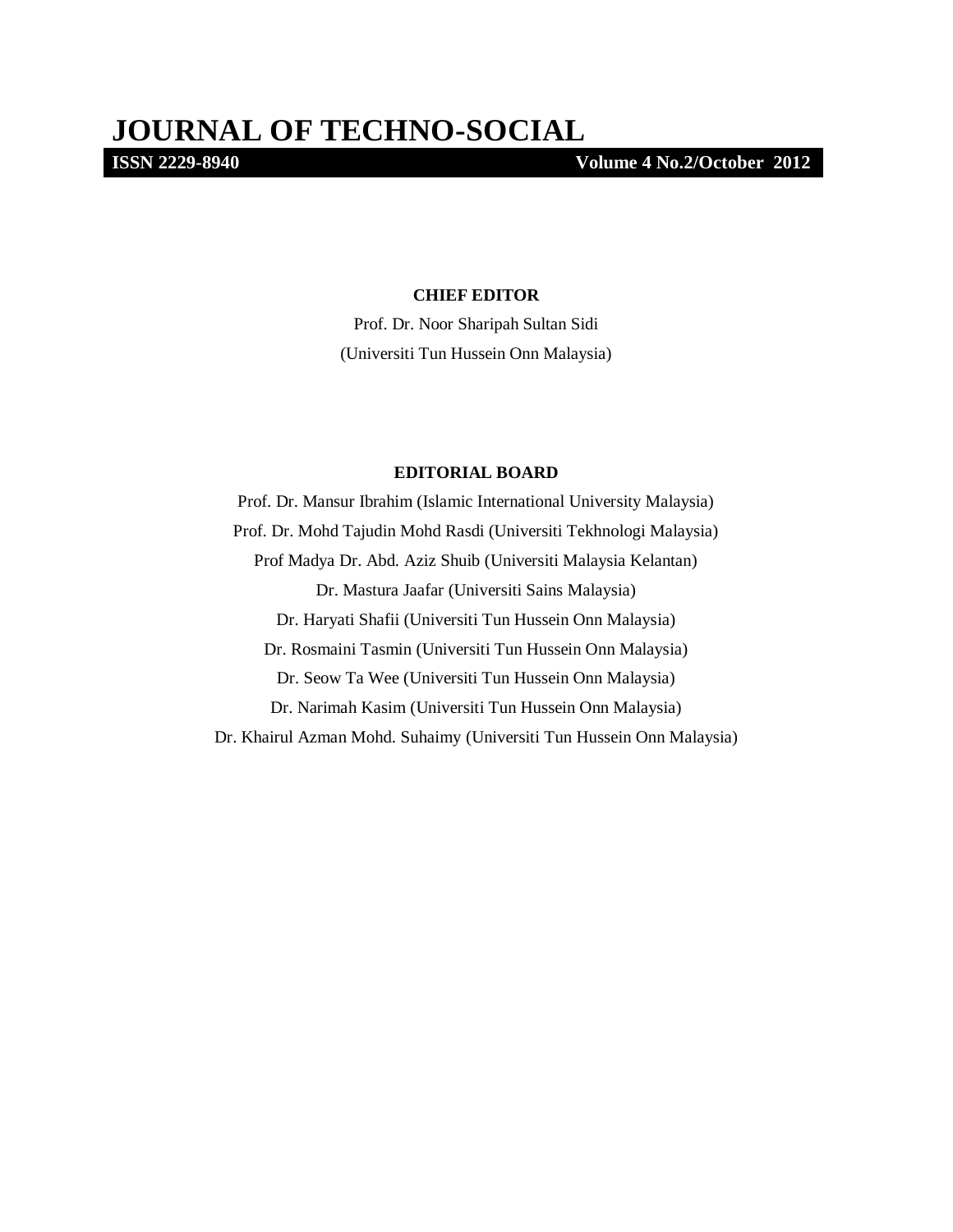# **JOURNAL OF TECHNO-SOCIAL**

**ISSN 2229-8940 Volume 4 No.2/October 2012**

### **FOREWORD**

A warm greeting from the Editorial Board of Journal of Techno-social. We are delighted to reach you again and hope everyone is fine and in good health. As promised, in this issue we present to you with some selected papers which had been presented in the Asian Conference on Real Estate 2011 (ACRE 2011), organized by Universiti Tun Hussein Onn Malaysia, Batu Pahat, Johor in October, 2011. The selected papers are those pertaining to automated property valuation model, benchmarking space use study, riverfront development in Malaysia, life cycle costing for Malaysian Property development and last but not least interesting, the impact of construction supply chain on management system.

Congratulations to the authors whose papers have been selected for this publication. We may try to include the other papers in the next issue. Until the next issue, happy reading and wish you all the best.

Regards.

Noor Sharipah bt. Sultan Sidi, Prof., Dr.

Chief Editor